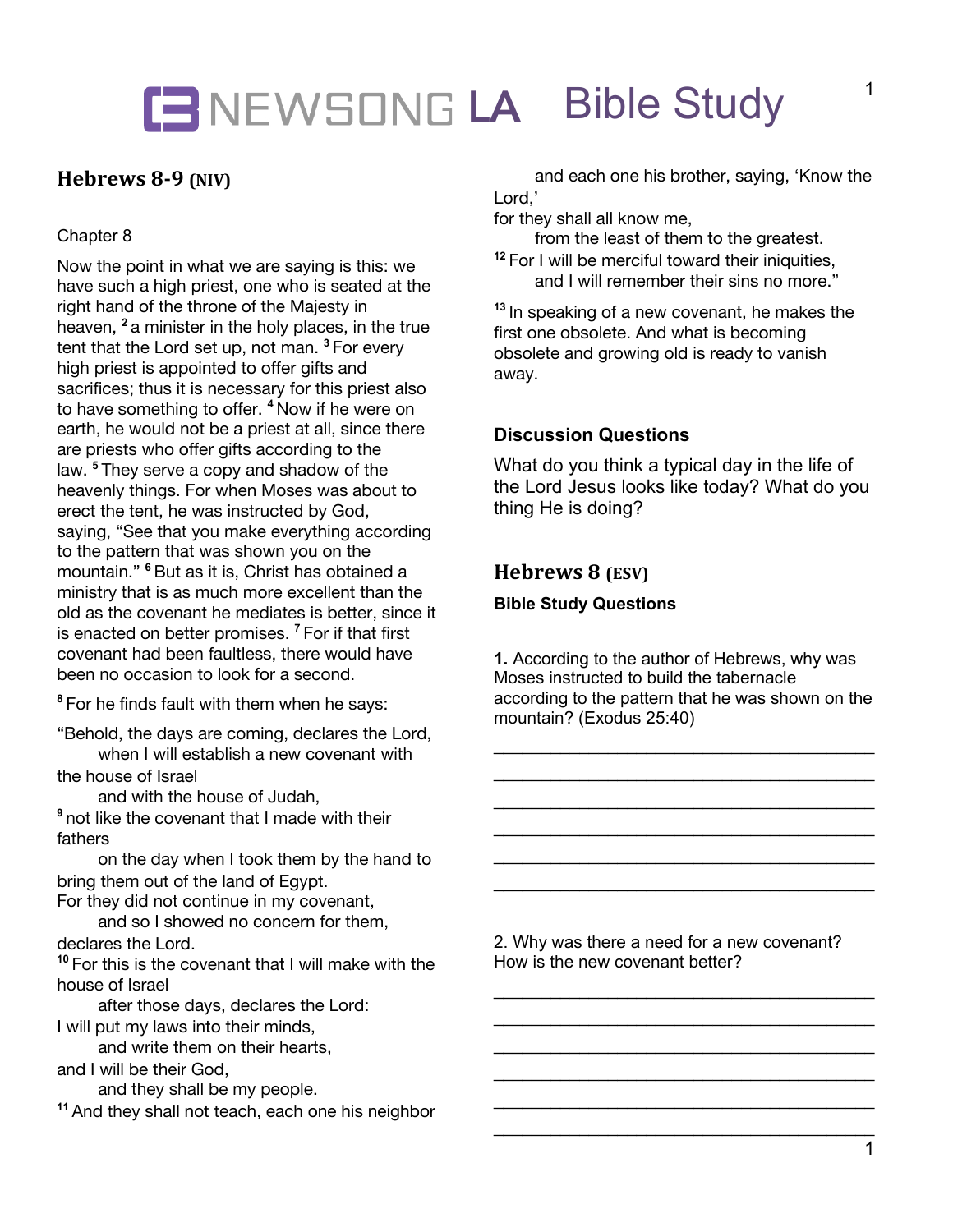## **LA** Bible Study

## **Hebrews** 9 (NIV)

#### Chapter 9

Now even the first covenant had regulations for worship and an earthly place of holiness. **<sup>2</sup>** For a tent was prepared, the first section, in which were the lampstand and the table and the bread of the Presence. It is called the Holy Place. **<sup>3</sup>** Behind the second curtain was a second section called the Most Holy Place, **<sup>4</sup>** having the golden altar of incense and the ark of the covenant covered on all sides with gold, in which was a golden urn holding the manna, and Aaron's staff that budded, and the tablets of the covenant **<sup>5</sup>** Above it were the cherubim of glory overshadowing the mercy seat. Of these things we cannot now speak in detail.

**<sup>6</sup>** These preparations having thus been made, the priests go regularly into the first section, performing their ritual duties, **<sup>7</sup>** but into the second only the high priest goes, and he but once a year, and not without taking blood, which he offers for himself and for the unintentional sins of the people. **<sup>8</sup>** By this the Holy Spirit indicates that the way into the holy places is not yet opened as long as the first section is still standing **<sup>9</sup>** (which is symbolic for the present age). According to this arrangement, gifts and sacrifices are offered that cannot perfect the conscience of the worshiper, **<sup>10</sup>** but deal only with food and drink and various washings, regulations for the body imposed until the time of reformation.

**<sup>11</sup>** But when Christ appeared as a high priest of the good things that have come, then through the greater and more perfect tent (not made with hands, that is, not of this creation) **<sup>12</sup>** he entered once for all into the holy places, not by means of the blood of goats and calves but by means of his own blood, thus securing an eternal redemption. **<sup>13</sup>** For if the blood of goats and bulls, and the sprinkling of defiled persons with the ashes of a heifer, sanctify for the purification of the flesh, **<sup>14</sup>** how much more will the blood of Christ, who through the eternal Spirit offered

himself without blemish to God, purify our conscience from dead works to serve the living God.

**<sup>15</sup>** Therefore he is the mediator of a new covenant, so that those who are called may receive the promised eternal inheritance, since a death has occurred that redeems them from the transgressions committed under the first covenant. **<sup>16</sup>** For where a will is involved, the death of the one who made it must be established. **<sup>17</sup>** For a will takes effect only at death, since it is not in force as long as the one who made it is alive. **<sup>18</sup>** Therefore not even the first covenant was inaugurated without blood. **<sup>19</sup>** For when every commandment of the law had been declared by Moses to all the people, he took the blood of calves and goats, with water and scarlet wool and hyssop, and sprinkled both the book itself and all the people, **<sup>20</sup>** saying, "This is the blood of the covenant that God commanded for you." **<sup>21</sup>** And in the same way he sprinkled with the blood both the tent and all the vessels used in worship. **<sup>22</sup>** Indeed, under the law almost everything is purified with blood, and without the shedding of blood there is no forgiveness of sins.

**<sup>23</sup>** Thus it was necessary for the copies of the heavenly things to be purified with these rites, but the heavenly things themselves with better sacrifices than these. **<sup>24</sup>** For Christ has entered, not into holy places made with hands, which are copies of the true things, but into heaven itself, now to appear in the presence of God on our behalf. **<sup>25</sup>** Nor was it to offer himself repeatedly, as the high priest enters the holy places every year with blood not his own, **<sup>26</sup>** for then he would have had to suffer repeatedly since the foundation of the world. But as it is, he has appeared once for all at the end of the ages to put away sin by the sacrifice of himself. **<sup>27</sup>** And just as it is appointed for man to die once, and after that comes judgment, **<sup>28</sup>** so Christ, having been offered once to bear the sins of many, will appear a second time, not to deal with sin but to save those who are eagerly waiting for him.